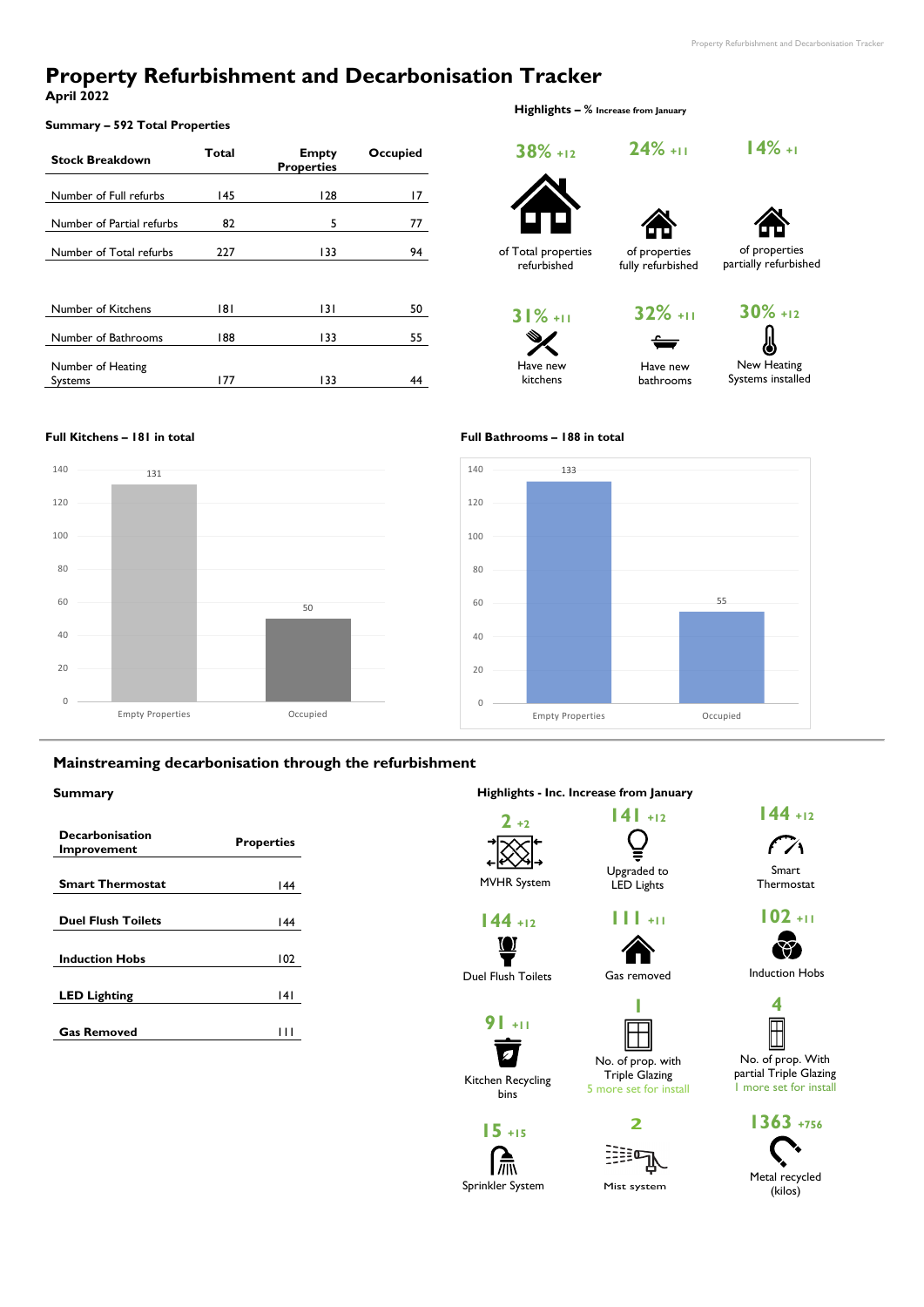# **Block by block stock breakdown**

# **Total Refurb**

# **Full Refurb**





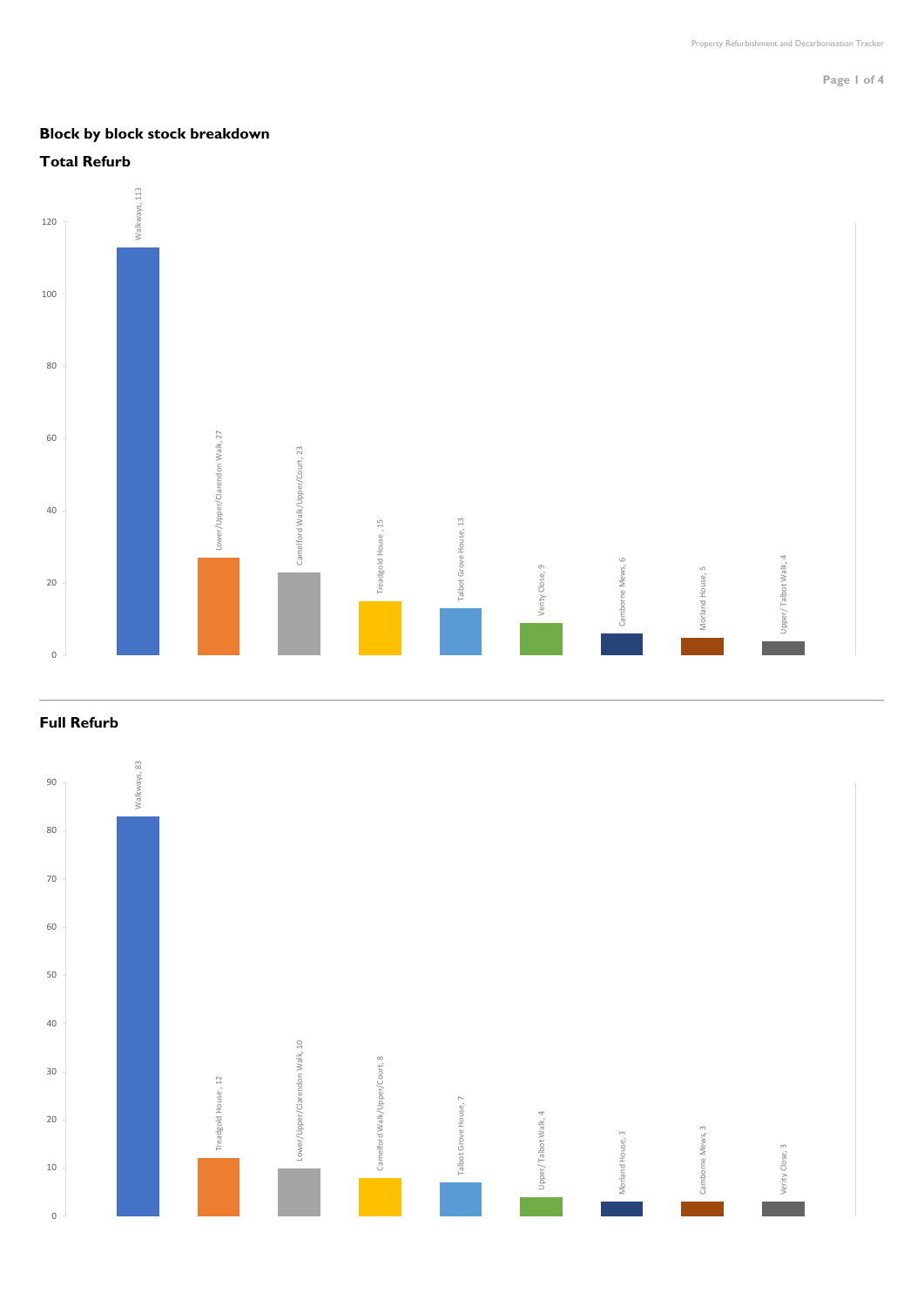**Page 2 of 4**







35

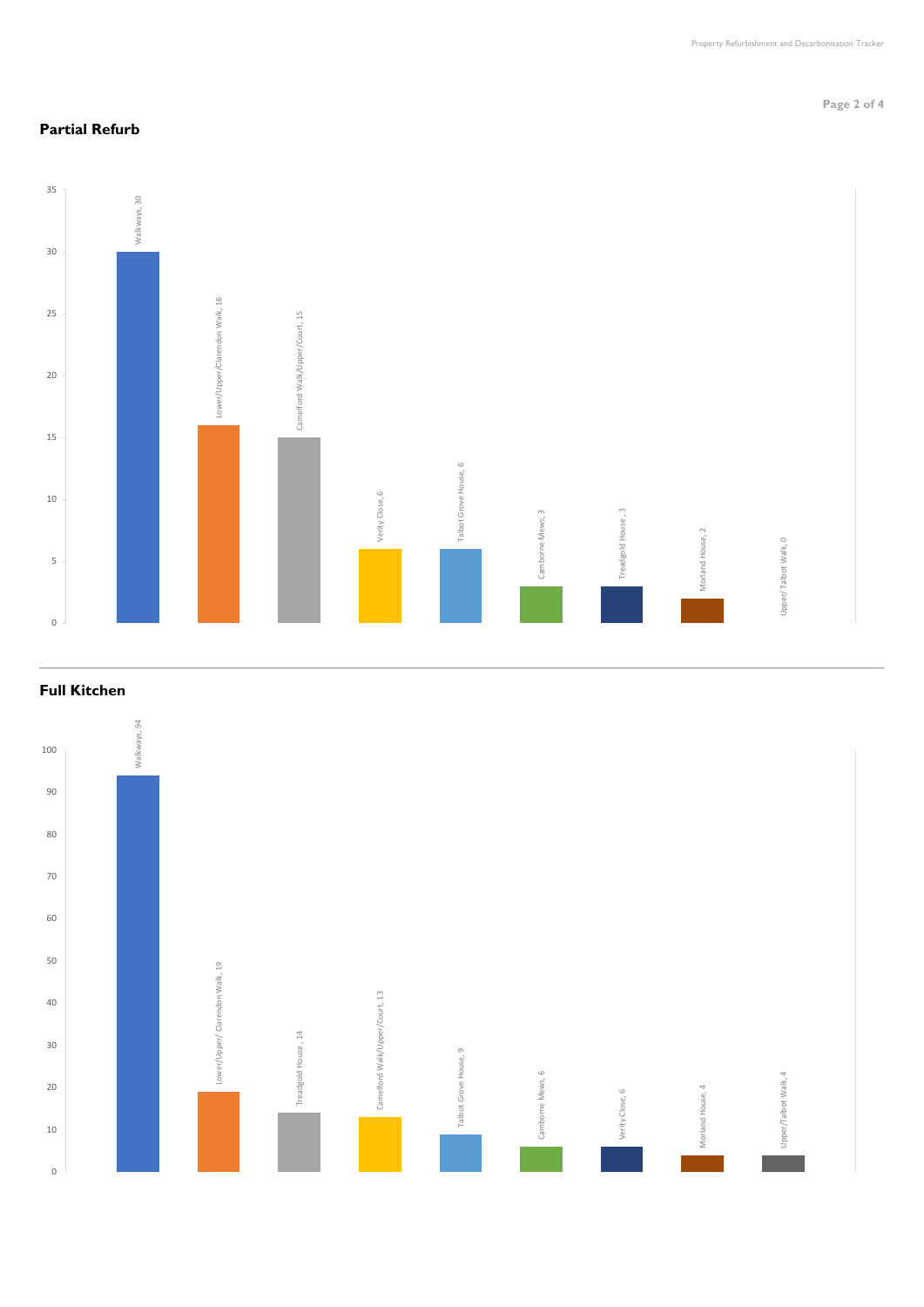**Page 3 of 4**

**Full Bathroom**

120**Heating System** 100 80 60 Lower/Upper Clarendon Walk, 19 Lower/Upper Clarendon Walk, 19 Camelford Walk/Upper/Court, 18 Camelford Walk/Upper/Court, 18 40 Treadgold House, 13 Treadgold House , 13 Talbot Grove House, 9 Talbot Grove House, 9 Upper/Talbot Walk, 4 Camborne Mews, 5 Upper/Talbot Walk, 4 Camborne Mews, 5 Morland House, 5 Verity Close, 7 Morland House, 5 20 0